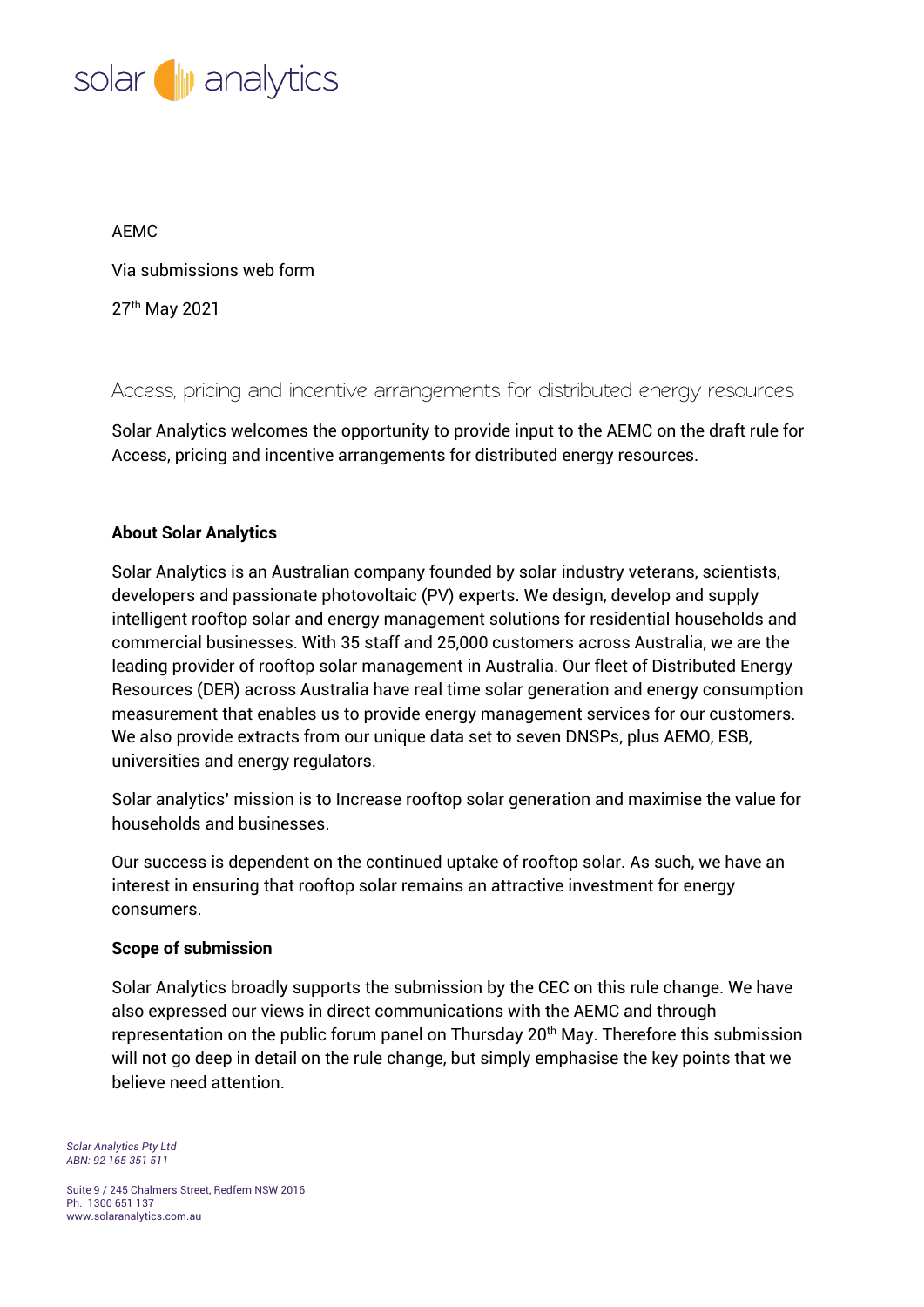

# **Comments on draft rule change**

We are broadly supportive of the intent of the rule change. We agree with the argument that the business as usual approach will be detrimental for the growth of distributed PV, with the likelihood of excessive curtailment if export services continue to be unregulated.

However, we have some concerns with the approach:

1. Right for consumers to install DER

Under the current regulations, it is at the sole discretion of the DNSP whether consumers are allowed to install DER, and if so under what conditions. This proposed change must codify the right of all consumers to install DER (as they can currently with any other load consuming device currently).

It is reasonable for the DNSPs to have guidelines and connection requirements such as static or dynamic export limits and technical standards (in line with this proposed rule change and supported by national standards and guidelines). However these requirements need to be explicitly stated and evidence and data based (at present the requirements are often unknown at time of connection application, or varied without any reason or evidence provided). At present, DNSPs have opaque restrictions that are not supported by available data.

2. The outcomes for distributed PV are too uncertain

While the likelihood of export tariffs appears certain, there is no certainty around when the trade-off of improved services will be effected and to what degree.

The classification of exports as a service is a necessary element but has limited practical meaning itself without incentive arrangements regarding delivery of the service.

According to the presentation by Ed Chan during the 20<sup>th</sup> May consultation forum, the AER is to report on the feasibility of incentive arrangements within 18 months. Beyond that, there is no timeline for the application of these incentives.

In our view, the draft rule should include a requirement for tangible incentive arrangements to be in effect *prior* to the imposition of any positive export charges.

The determination notes the possibility of interim incentives including "reputational incentives and benchmarking." We are not aware of any compelling evidence that reputational incentives are effective for monopoly network service providers and are not satisfied that this will have a tangible impact.

3. Incentive arrangements should include both export curtailment and voltage performance

*Solar Analytics Pty Ltd ABN: 92 165 351 511*